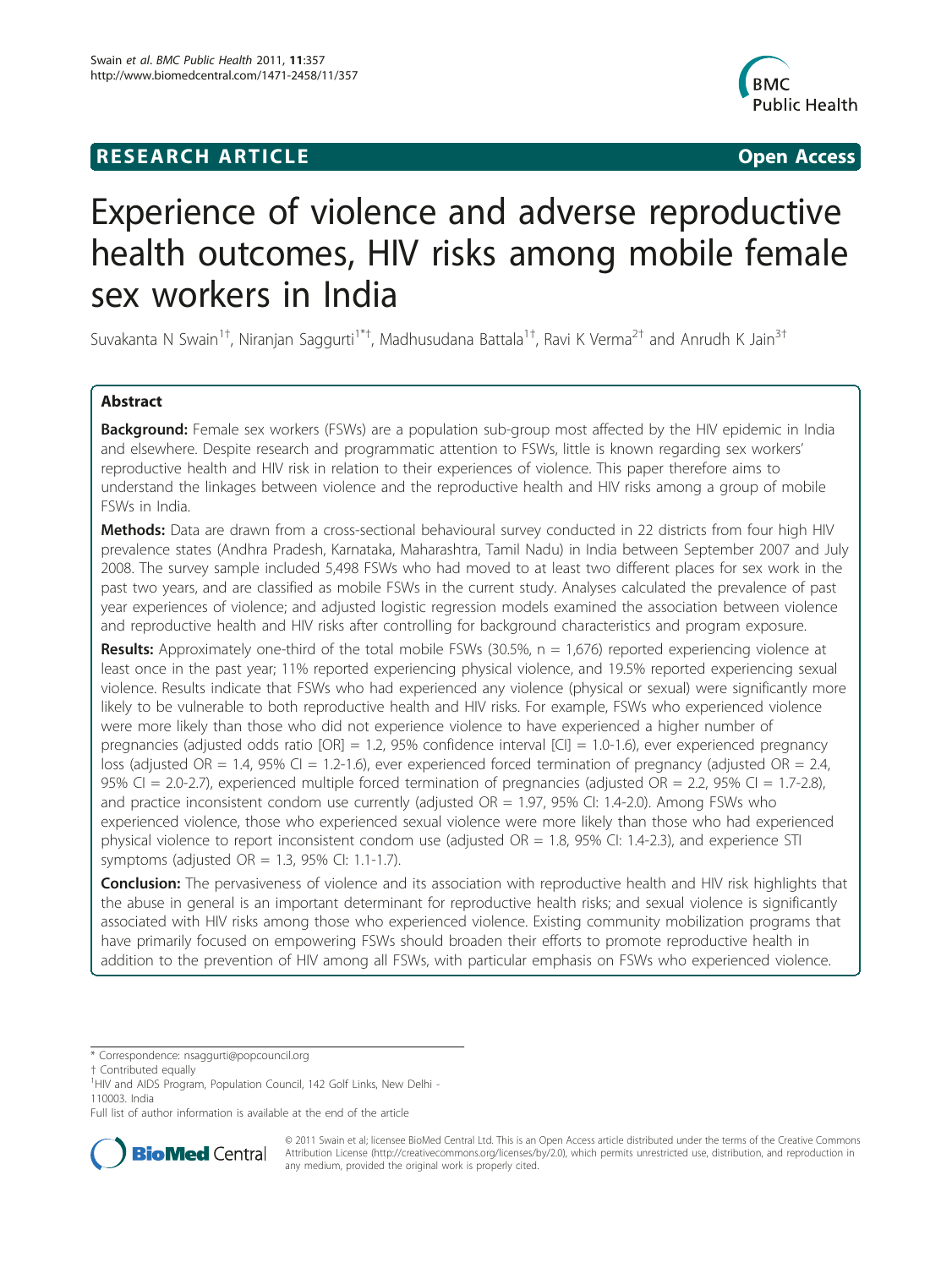## Background

In the recent past, violence against women has been identified as a major risk factor for acquiring HIV infection around the world [[1](#page-8-0)-[8\]](#page-8-0). In Asian countries, such as India, Indonesia and Cambodia, which are low prevalence settings with a concentrated HIV epidemic, there has been increased programmatic focus on female sex workers (FSWs) [[9](#page-8-0)], as they have significantly higher HIV/sexually transmitted infection (STI) prevalence rates than the general population [[10](#page-8-0)].

As a marginalized population group due to sex work lacking social and moral approval [[11\]](#page-8-0), FSWs are highly vulnerable to various forms of violence, perpetrated by the police, clients, pimps, agents and fellow sex workers. A growing body of evidence has highlighted the magnitude of violence against the FSW population in Asia and Africa [[10](#page-8-0),[12-14\]](#page-8-0). In numerous countries, the police regularly rape and beat sex workers and demand bribes to avoid arrest. In Bangladesh, the National HIV Surveillance (1999- 2000) reported that 52-60% of street-based sex workers had been raped by men in uniform and 41-51% had been raped by local criminals. In India, 70% of sex workers in a survey reported being beaten by the police and more than 80% had been arrested without evidence [[14](#page-8-0)].

The link between domestic violence and HIV risk has also been documented in numerous studies across the South Asian region [[9](#page-8-0),[14](#page-8-0)-[16](#page-8-0)]. In India too, mounting evidence highlights the relevance of violence in understanding the reproductive health and HIV risks of sex workers – low condom use with clients, high prevalence of STIs [[9](#page-8-0)-[11,15\]](#page-8-0). For example, a study in Karnataka indicates that 26% of FSWs had been beaten or raped in the past year; those who reported violence were significantly less likely to report condom use with clients, and were more likely to be infected with gonorrhea [\[11\]](#page-8-0). These and similar data indicate the need for studies that explore other reproductive health consequences among FSWs experiencing violence and the forms of violence that may both be a marker for and directly facilitate HIV risk among FSWs in India and elsewhere. Indeed, the experience of violence is recognized to have an adverse impact on the reproductive health outcomes of women in the general population, including unintended pregnancy [[17,18\]](#page-8-0), poor pregnancy outcomes [[19](#page-8-0),[20\]](#page-8-0), and gynecological morbidity [[21,22\]](#page-8-0), which may also be true for women in sex work.

Outside of India, studies examining the role of coercion in sex work and its association with adverse sexual and reproductive health outcomes report that sexual coercion/violence is strongly linked to HIV infection [[13](#page-8-0),[23-26\]](#page-9-0), and violence in general is a factor for poor reproductive health outcomes among FSWs [[26](#page-9-0)] . As the effect of violence victimization (that is, physical and sexual violence) could differ in relation to both reproductive health risk and HIV risk among FSWs, studies are needed that examine these issues among the FSW population. The present study of mobile FSWs therefore aims to: (1) understand the prevalence of violence in this group; (2) explore the prevalence of sexual violence among FSWs who experienced violence; (3) understand the linkage between violence and reproductive health and HIV risks among FSWs; and (4) examine the differential effect of types of violence on reproductive health risks and HIV risks in this group.

## Methods

#### Design

Data used in this study are obtained from a cross-sectional behavioral survey conducted among FSWs from June 2007 to September 2008 as part of a study on "Migration/Mobility and Vulnerability to HIV Among Male Migrant Workers and FSWs in High HIV prevalence states in India" funded by Avahan, the India AIDS Initiative of the Bill and Melinda Gates Foundation (BMGF). The participants were recruited from 22 districts across four states in southern (Andhra Pradesh, Karnataka, Tamil Nadu) and western (Maharashtra) India, identified as high epidemic states by the Indian National AIDS Control Organisation. The four states together estimated to have contributed to 72% of the HIV burden in India according to the sentinel surveillance of 2005 [\[27\]](#page-9-0).

The study districts were identified using mapping and enumeration data on FSWs in each state, conducted independently by the State AIDS Control Society and Avahan (unpublished data). Districts with more than 2,000 reported FSWs were chosen (n = 22 districts; 5 districts each in the states of Andhra Pradesh, Karnataka and Tamil Nadu; 7 districts in Maharashtra). Field research started with the identification of sites where sex is solicited in each selected district. Sex solicitation sites were areas with either lesser or more number of sex workers and have included brothel areas and open solicitation areas (also mentioned as 'non-brothel sites' in this paper) such as roads, highways, bus stations, railway stations and market areas. The list of solicitation sites was used to define and select site clusters. Clusters were formed by combining smaller areas or segmenting the larger areas such that each cluster included approximately 500 FSWs. Three such clusters from each district were randomly selected to obtain a minimum of 150 eligible participants per district. Eligibility criteria included FSWs aged 18 years or older who had moved to at least two places in the past two years for sex work.

In each selected cluster, study participants were recruited through a two-stage sampling procedure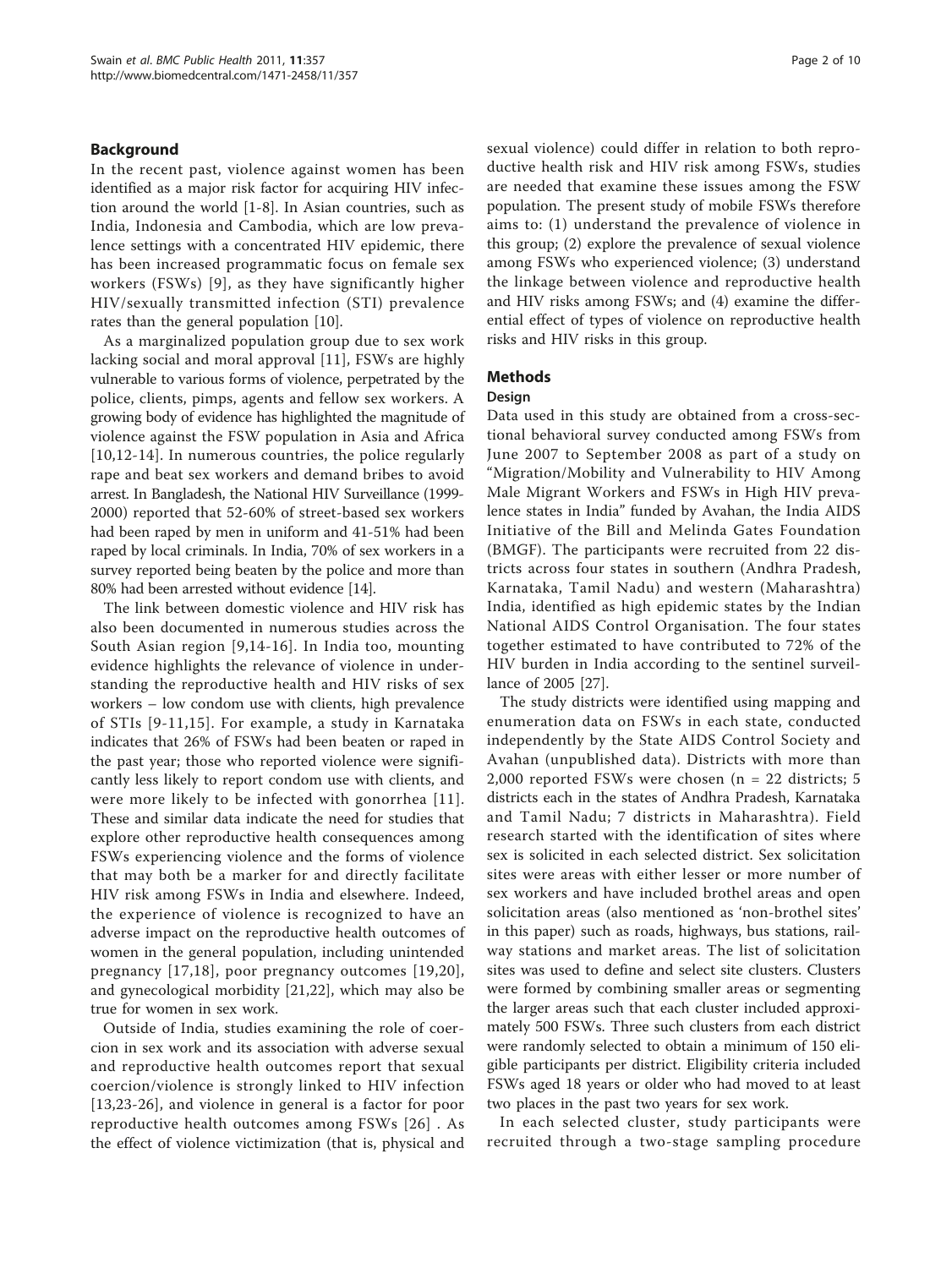conducted in selected brothel-based and open solicitation sites. Maps drawn for each selected cluster were used to list all sex worker locations. For brothel sites, lanes/small areas were selected in the first stage while brothel houses in each lane/small area were selected in the second stage. All FSWs in the selected brothel houses were interviewed using a screening tool. In the case of non-brothel sites, sex worker solicitation sites were selected in the first stage; and the day and timing of visits were systematically selected in the second stage. All FSWs found in the selected non-brothel sites during the selected time and day were interviewed using a screening tool.

The sample size for the study was determined using an estimated proportion of 30% non-condom use, an assumed difference of 3% increase in the proportion with every unit increase in mobility, a confidence level (CI) of 95% and power of 80%. In order to achieve the desired eligible sample size, a larger number of FSWs were contacted and screened using the tool that determined eligibility for participation in the detailed survey.

Across the entire study, about 94% (or 9,475) of FSWs who were initially contacted (10,075) agreed to be administered the screening questionnaire. From the screened sample, 59% ( $n = 5,611$ ) were found eligible according to the criteria described above. Of the total eligible FSWs (5,611), 113 were excluded: 15 were not interviewed because they were below age 18 years, 21 refused to participate, 51 withdrew while being interviewed due to the demands of their clients, and for additional 26 the data were missing on socio-economic variables. This resulted in a total analytical sample of 5,498 FSWs.

Ethical approval for the study was obtained from the institutional review boards (IRBs) of the Population Council and the University of Manitoba, Canada. Verbal consent was obtained from all respondents prior to participation at each stage. For ethical reasons, only FSWs who were at least 18 years of age were interviewed. Participants were not provided any compensation for their time in the study but were given information on local organizations that provide services for treatment of STIs and condoms.

Interviews were conducted by trained researchers with multilingual expertise. All the researchers had at least five years of experience and a Graduate or Masters' degree in sociology, anthropology and/or statistics. Participants were asked to respond to a 45-minute interviewer-administered survey in the local language. Instruments were developed in English, translated into four local languages and then reviewed by study investigators who were fluent in English and the local language. Discrepancies were resolved in consultation with the Principal Investigator from the Population Council.

All interviews were conducted in private or public locations depending on the preference of the respondent. Locations for street-based FSWs included street corners, gardens, parks, and areas outside cinema halls. Data were collected using handheld PDAs (Palmtop Digital Accessories) in the states of Maharashtra, Andhra Pradesh and Tamil Nadu; and through printed questionnaires in Karnataka. This is the first time that PDAs have been used for a survey of FSWs in India [[28](#page-9-0),[29](#page-9-0)]. In order to facilitate the acceptance of PDAs, respondents were told about the interviewing technique and shown how the PDA works. A customized PDA program was used to ensure the confidentiality of the large-scale sensitive data collected in the field and to reduce errors in data entry using the PDA. Data quality control and management for questionnaires involved immediate review by field staff after interviews to ensure accuracy and completion, same-day review by the field supervisor and weekly transport of survey forms to the data management team. Trained data entry officers then entered the survey data weekly and processed it monthly to verify consistency and accuracy, using SPSS software (Version 16.0). The consistency and quality of the data collected through the use of PDAs was assessed weekly using SPSS.

## Measures

Demographics were assessed via single items regarding age, education, marital status, duration of sex work, type of sex work, exposure to HIV prevention program and the degree of mobility of FSWs. The degree of mobility was defined on the basis of the responses to the question on the number of places the respondent had moved for sex work in the past two years: moved to 1-3 places (coded as 0), 4 or more places (coded as 1). Program exposure of FSWs included information about their contacts with outreach workers from government, Avahan funded programs, and/or non-governmental organisations (NGOs) in the current place. Those indicating no contacts with outreach workers were coded as "0, no exposure" and those indicating contact were coded as "1, exposed to the HIV prevention program". This measure was used as a controlling variable in the statistical analyses.

Violence victimization was based on items regarding the type of violence, physical or sexual, that FSWs experienced. Women were classified as victims of physical violence based on their affirmative responses to the following question: whether they had been physically beaten, thrown or pushed, physically hurt by any partner, brothel owner or police person either in the current or previous place of sex work in the past 12 months. Similarly, women were classified as victims of sexual violence based on their affirmative response to the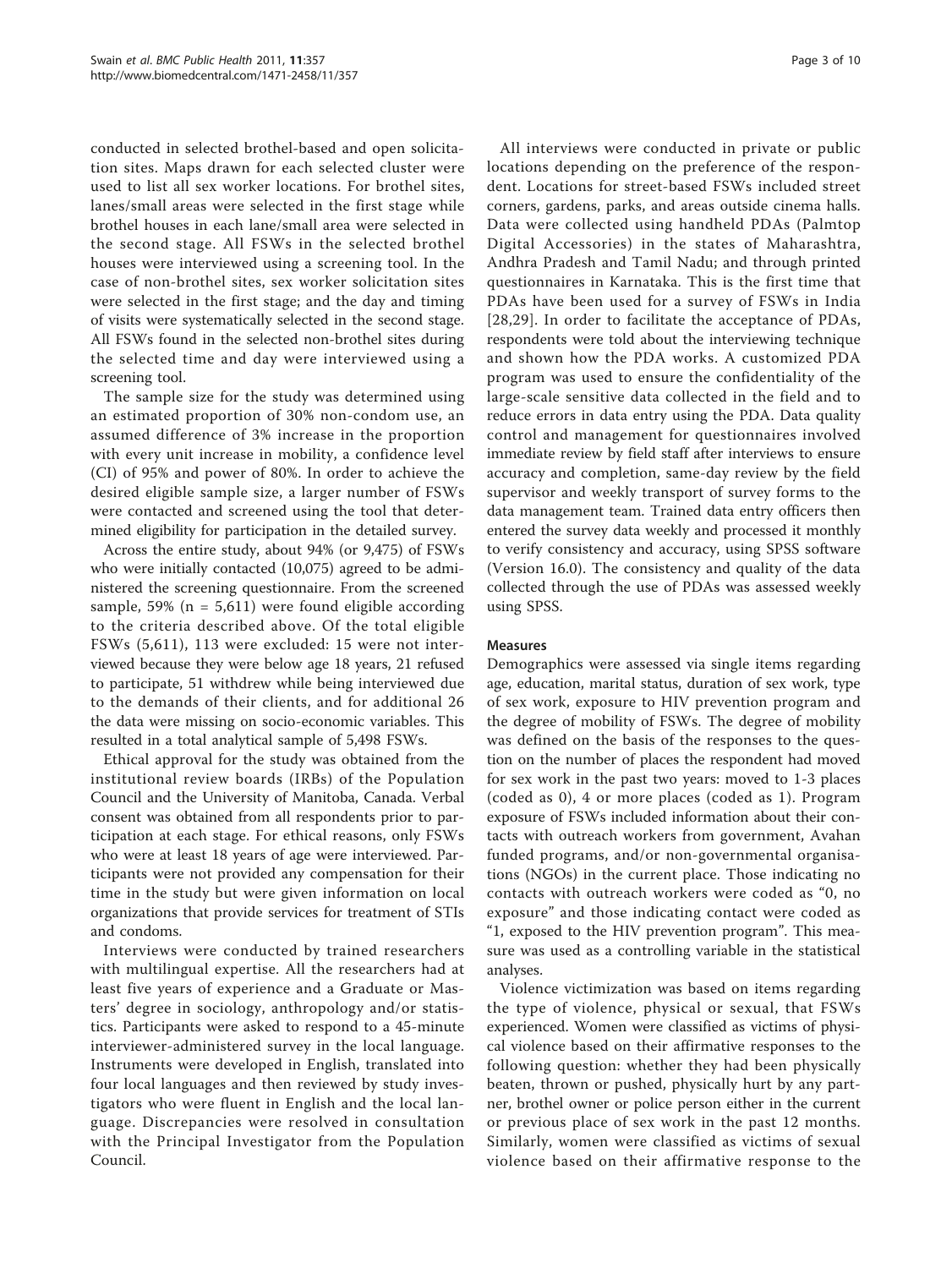following question: whether any sexual partner had physically forced you to have sex in the past 12 months either in the current or previous place of sex work.

Reproductive health risks were measured via items on FSWs' reproductive history such as number of pregnancies, number of abortions, and number of still births and experiences of RTI related symptoms in the past six months. Using information on the number of pregnancies, women were classified according to whether they had four or more pregnancies. The study assessed whether a woman ever had an abortion and the number of induced and spontaneous abortions she had experienced. Participants who reported at least one pregnancy loss due to either an abortion or still birth were classified having at least one pregnancy loss. Participants reporting at least one induced abortion were classified as having a forced termination of pregnancy. Participants reporting multiple induced abortions were classified as having multiple forced termination of pregnancies. To create a variable on experience of symptoms of RTIs in the last six months, information on the following two symptoms were used: experience of excessive vaginal discharge, and pain in the lower abdomen. Women reporting "yes" to at least one of these two symptoms were classified as experiencing RTI symptoms. Similarly, HIV risks were measured via items on inconsistent condom use in sex work with various clients in the last 24 months, in the last one week, experience of STI symptoms in the last six months and perceived HIV risk. Inconsistent condom use in the 24 months prior to the survey was coded as 1 if the FSW did not use a condom during at least one sexual encounter with a client in the places that she visited for sex work. Inconsistent condom use in the last one week was coded as 1 if the FSW has not used condoms in all sexual encounters with occasional and/or regular clients in the current place of sex work. FSWs were defined as having STI symptoms if they had experienced any of the following symptoms in the past six months: ulcers/sores in the genital area, swelling in the groin area, pain during intercourse, or frequent/sometimes painful urination. FSWs were also asked a question on the degree to which they perceive being at risk of HIV infection and the response was recoded into the two following categories: high/moderate risk, and low risk. All the sexual and HIV risk indicators are presented as dichotomous variables.

## Data analysis

The prevalence of violence and type of violence experienced were calculated for the total sample of FSWs. Differences in the experience of violence and type of violence by socio-demographic characteristics (age, education, marital status, type of sex work, duration of sex work) were assessed by  $\chi^2$  analyses, with significance for all analyses set at  $p < 0.05$ . A series of logistic regression models were constructed from the total sample to estimate odds ratio (ORs) and 95% confidence intervals (CIs) to assess the association between violence and indicators of reproductive health and HIV risks. Additionally, crude models and those adjusting for socio-demographic characteristics and program exposure were created. Similarly another series of regression models were constructed for the subsample of FSWs who experienced violence to assess the association between type of violence (experience of physical violence only, and the experience of sexual violence with or without physical violence) and reproductive health and HIV risks such as a high number of pregnancies, forced termination of pregnancies, RTI symptoms, inconsistent condom use, STI symptoms and low perceived HIV risk. The crude and adjusted regression models (adjusted for socio-occupation and demographics) were developed separately for ORs and adjusted ORs with 95% CIs. All statistical analyses were done using STATA (STATA Corp, 2003).

## Results

#### Sample Characteristics

The median age of the study participants ( $N = 5,498$ ) was 29.8 years (inter-quartile range [IQR] = 26-34 years, mean = 30.6 years, standard deviation  $[SD] = 6.8$  years). More than one-third of the participants had no formal education; the mean number of years of education was 3.9 (SD = 3.5 years). Just over half (52%) were widowed, divorced or separated, and one-third were currently married. The median duration of sex work was 5 years  $IQR = 3-8$  years; mean = 6 years, SD = 5.9 years). More than one-third of FSWs were street-based; onefifth were practicing sex work in brothel areas and equal proportions were practicing sex work from their own homes. The mean number of places FSWs had moved for sex work in the past two years was  $4.4$  (SD = 1.5).

## Prevalence of violence among mobile FSWs

Approximately one-third of FSWs  $(30.5\% , n = 1,676)$ had experienced violence in the past 12 months. Physical violence was reported by 11% of the total sample and 19.5% reported sexual violence (Table [1\)](#page-4-0). A higher proportion of FSWs with no formal education than those with a formal education (36% vs. 28%, adjusted  $OR = 1.4$ , 95%  $CI = 1.3-1.6$ ), formerly married than currently married  $(34\% \text{ vs. } 27\%$ , adjusted OR = 1.3, 95%  $CI = 1.1 - 1.5$ , and those who had been in sex work for more than 5 years than those in sex work for fewer years (35% vs. 28%, adjusted OR = 1.3, 95% CI = 1.2-1.5) reported experience of violence. Among FSWs who had experienced violence, sexual violence was significantly higher among women of younger age than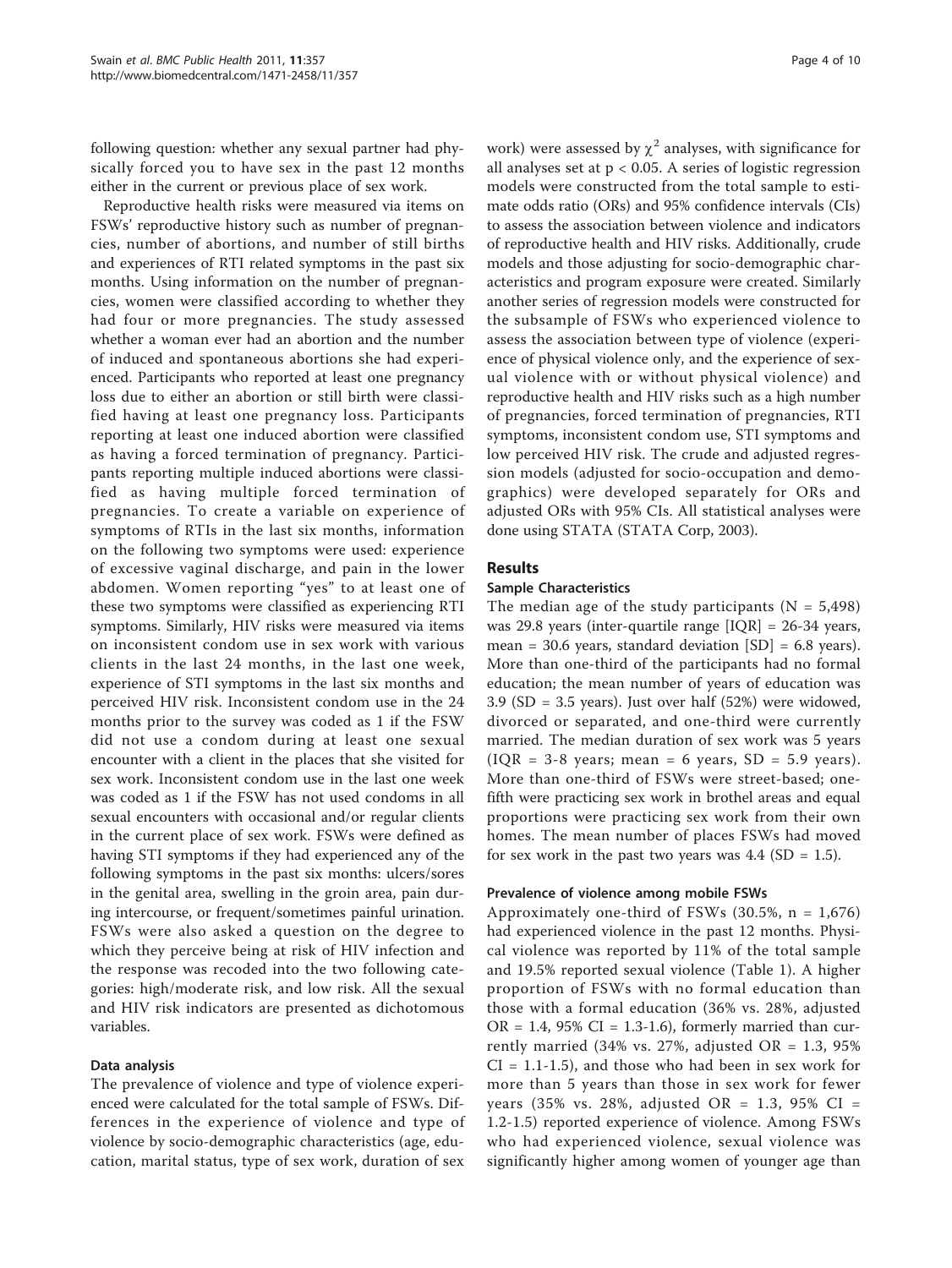| Background<br>characteristics               | <b>All FSWs</b>        |       |                                 |            |                |                                        | FSWs who experienced violence    |                                 |                        |                |                                        |
|---------------------------------------------|------------------------|-------|---------------------------------|------------|----------------|----------------------------------------|----------------------------------|---------------------------------|------------------------|----------------|----------------------------------------|
|                                             | <b>Total</b><br>Sample |       | Percent Experienced<br>violence |            |                | Adjusted<br>OR <sup>2,a</sup> (95% CI) | Type of violence experienced (%) |                                 |                        |                | Adjusted<br>OR <sup>2,b</sup> (95% CI) |
|                                             |                        |       | <b>No</b><br>(%)                | Yes<br>(%) | $p$ -value $1$ |                                        | Sub-                             | Physical<br>Sample violence (%) | Sexual<br>violence (%) | $p$ -value $1$ |                                        |
| Age                                         |                        |       |                                 |            |                |                                        |                                  |                                 |                        |                |                                        |
| $<$ 30 years                                | 2,815                  | 51.2  | 70.6                            | 29.4       | .047           | $1.1(1.0-1.2)^{*}$                     | 829                              | 29.6                            | 70.4                   | < 0.001        | $1.4$ $(1.1-1.8)$ **                   |
| $\leq$ 30 years                             | 2,683                  | 48.8  | 68.4                            | 31.6       |                | Referent                               | 847                              | 43.6                            | 56.4                   |                | Referent                               |
| <b>Education</b>                            |                        |       |                                 |            |                |                                        |                                  |                                 |                        |                |                                        |
| No formal<br>education                      | 1,893                  | 34.4  | 63.8                            | 36.2       | < 0.001        | $1.4$ $(1.3-1.6)$ ***                  | 685                              | 33.4                            | 66.6                   | .014           | $1.3(1.1-1.6)^{*}$                     |
| Formal education                            | 3,603                  | 65.6  | 72.5                            | 27.5       |                | Referent                               | 990                              | 38.8                            | 61.2                   |                | Referent                               |
| <b>Marital status</b>                       |                        |       |                                 |            | < 0.001        |                                        |                                  |                                 |                        |                |                                        |
| Currently married                           | 1,848                  | 33.6  | 72.7                            | 27.3       |                | Referent                               | 505                              | 38.8                            | 61.2                   | < 0.001        | Referent                               |
| Unmarried                                   | 795                    | 14.5  | 74.6                            | 25.4       |                | $0.9(0.7-1.2)$                         | 202                              | 21.8                            | 78.2                   |                | $1.6$ $(1.1-2.2)$ **                   |
| Formerly married                            | 2,853                  | 51.9  | 66.1                            | 33.9       |                | $1.3$ $(1.1-1.5)$ ***                  | 968                              | 38.6                            | 61.4                   |                | $0.9(0.7-1.1)$                         |
| Duration of sex<br>work                     |                        |       |                                 |            | < 0.001        |                                        |                                  |                                 |                        |                |                                        |
| $<$ 5 years                                 | 3,560                  | 64.8  | 71.9                            | 28.1       |                | Referent                               | 1,001                            | 32.3                            | 67.7                   | < 0.001        | Referent                               |
| $\geq$ 5 years                              | 1,938                  | 35.2  | 65.2                            | 34.8       |                | $1.3$ $(1.2-1.5)$ ***                  | 675                              | 43.1                            | 56.9                   |                | $0.8$ $(0.6-0.9)$ *                    |
| Type of sex<br>$\textsf{work}^{\textsf{c}}$ |                        |       |                                 |            | < 0.001        |                                        |                                  |                                 |                        |                |                                        |
| Brothel                                     | 1,182                  | 21.5  | 72.9                            | 27.1       |                | Referent                               | 320                              | 31.9                            | 68.1                   | 0.002          | Referent                               |
| Lodge                                       | 437                    | 7.9   | 69.6                            | 30.4       |                | $1.3$ $(1.0-1.7)$ *                    | 133                              | 27.1                            | 72.9                   |                | $1.3(0.8-2.2)$                         |
| Street                                      | 1,998                  | 36.3  | 68.7                            | 31.3       |                | $1.3(1.1-1.6)$ **                      | 625                              | 40.2                            | 59.8                   |                | $0.8$ $(0.6-1.0)$                      |
| Home                                        | 1,095                  | 19.9  | 72.1                            | 27.9       |                | $1.0(0.9-1.3)$                         | 306                              | 41.8                            | 58.2                   |                | $0.8$ $(0.5-1.0)$                      |
| Highway                                     | 786                    | 14.3  | 62.8                            | 37.2       |                | $1.7(1.4-2.1)$ ***                     | 292                              | 33.2                            | 66.8                   |                | $0.9(0.6-1.2)$                         |
| Degree of<br>mobility                       |                        |       |                                 |            |                |                                        |                                  |                                 |                        |                |                                        |
| 1-3 places                                  | 1,687                  | 30.7  | 68.8                            | 31.2       | 0.24           | Referent                               | 526                              | 34.0                            | 66.0                   | 0.13           | Referent                               |
| 4+places                                    | 3,811                  | 69.3  | 69.8                            | 30.2       |                | $0.9(0.8-1.0)$                         | 1,150                            | 37.8                            | 62.2                   |                | $0.9(0.7-1.1)$                         |
| <b>Total</b>                                | 5,498                  | 100.0 |                                 | 69.5 30.5  |                |                                        | 1,676                            | 36.6                            | 63.4                   |                |                                        |

<span id="page-4-0"></span>Table 1 Association between background characteristics of mobile female sex workers and experience of violence in four southern states of India ( $N = 5,498$ )

<sup>1</sup> Chi-sq. test;  $2$  AOR - Adjusted Odds Ratio (adjusted for all the variables in this table)

 $*$  p < 0.05; \*\* p < 0.01; \*\*\* p < 0.001

<sup>a</sup> Dependent variable: Experienced violence (No - 0, Yes - 1).

<sup>b</sup> Dependent variable: Type of violence (Physical violence - 0, Sexual violence - 1)

<sup>c</sup> Type of sex work: As recorded by the interviewer based on recruitment site.

among older women (70% vs. 56%, adjusted OR =  $1.4$ , 95% CI =  $1.1-1.8$ ), those unmarried than those currently married (78% vs. 61%, adjusted OR = 1.6, 95% CI = 1.1- 2.2), those who had been in sex work for less than 5 years than those in sex work for longer (68% vs. 57%, adjusted OR =  $0.8$ , 95% CI =  $0.6 - 0.9$ ).

## Association between experience of violence and reproductive health and HIV risks

Results indicate that FSWs who had experienced any violence (physical or sexual) were significantly more likely to be vulnerable to both reproductive health and HIV risks (Table [2\)](#page-5-0). For example, as compared to FSWs who did not experience violence, FSWs who experienced any violence had a higher number of pregnancies (adjusted  $OR = 1.2$ , 95% CI = 1.0-1.6), had experienced pregnancy loss  $(31.1\%)$ vs. 24.5%; adjusted OR = 1.4, 95% CI = 1.2-1.6), had experienced forced termination of pregnancy (adjusted OR  $= 2.4$ , 95% CI  $= 2.0 - 2.7$ ), and had multiple forced termination of pregnancies (adjusted OR =  $2.2$ ,  $95\%$  CI =  $1.7-2.8$ ), which are factors indicative of vulnerability to reproductive health risks. Similarly, women reporting the experience of violence were significantly more likely than those who did not experience violence to report inconsistent condom use in the past two years (adjusted  $OR = 2.0, 95\%$ CI = 1.7-2.3), current inconsistent condom use (adjusted OR = 1.7, 95% CI = 1.4-2.0), symptoms of STI in the last six months (adjusted OR = 2.1, 95% CI =  $1.8-2.4$ ) and a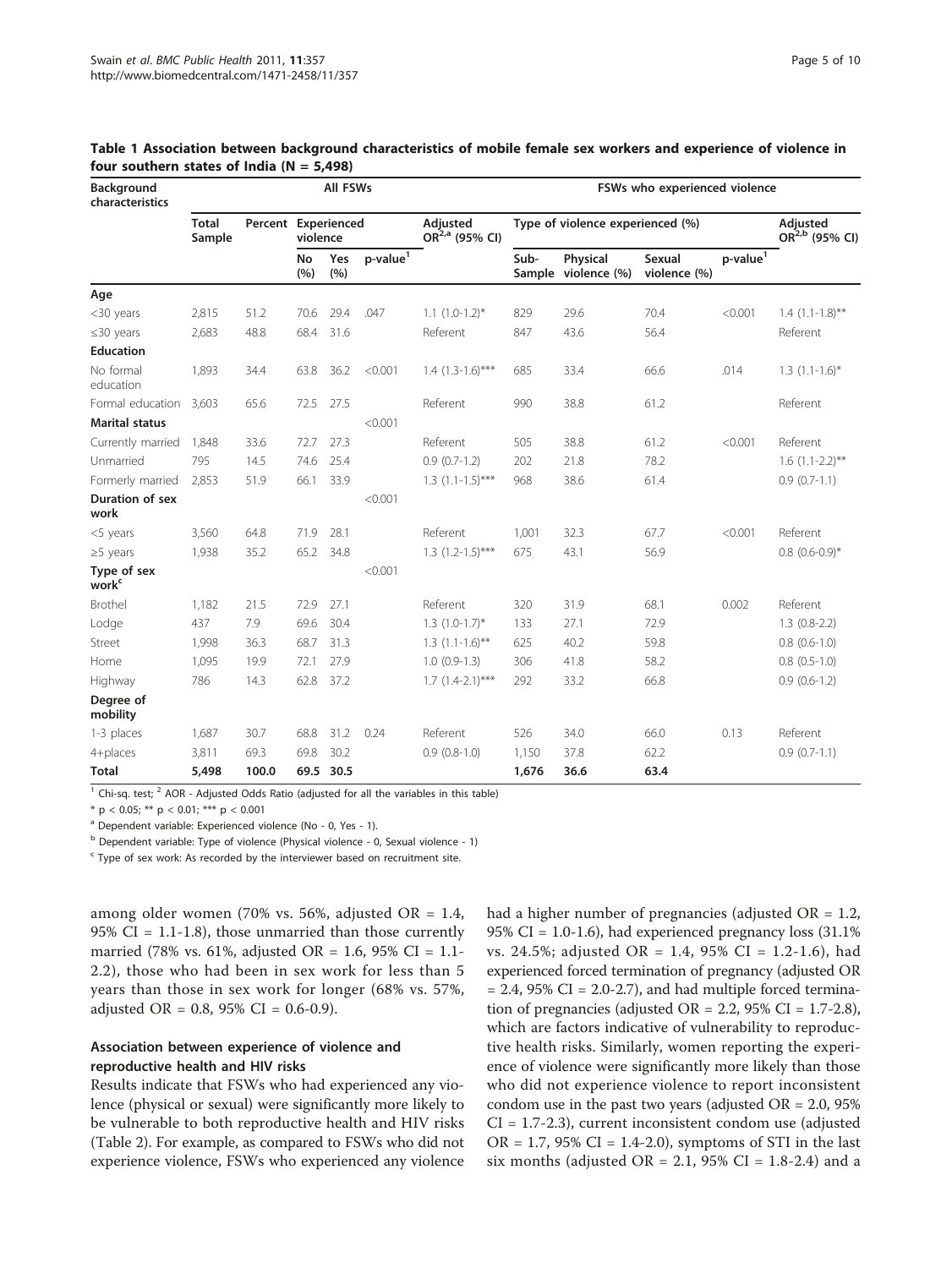| <b>Dependent Variable</b>                            | Among FSWs who did not<br>experience violence | Among FSWs who<br>experienced violence | $OR^{1,a,b}$ (95% CI) | Adjusted OR <sup>2,a,b</sup><br>(95%CI) |
|------------------------------------------------------|-----------------------------------------------|----------------------------------------|-----------------------|-----------------------------------------|
| Reproductive health risks                            |                                               |                                        |                       |                                         |
| FSWs who reported:                                   |                                               |                                        |                       |                                         |
| $\geq$ 4 pregnancies                                 |                                               |                                        |                       |                                         |
| Yes                                                  | 13.5                                          | 16.5                                   | $1.3(1.1-1.4)$ **     | $1.2(1.0-1.6)$ *                        |
| No                                                   | 86.5                                          | 83.5                                   | Referent              | Referent                                |
| Any pregnancy loss                                   |                                               |                                        |                       |                                         |
| Yes                                                  | 24.5                                          | 31.1                                   | $1.3(1.2-1.5)$ ***    | $1.4(1.2-1.6)$ ***                      |
| No                                                   | 75.5                                          | 68.9                                   | Referent              | Referent                                |
| Any forced termination of<br>pregnancy               |                                               |                                        |                       |                                         |
| Yes                                                  | 11.8                                          | 23.5                                   | $2.3(1.9-2.6)$ ***    | $2.4(2.0-2.7)$ ***                      |
| No                                                   | 88.2                                          | 76.5                                   | Referent              | Referent                                |
| Multiple forced termination of<br>pregnancies        |                                               |                                        |                       |                                         |
| Yes                                                  | 4.0                                           | 7.9                                    | $2.0(1.6-2.6)$ ***    | $2.2(1.7 - 2.8)$ ***                    |
| No                                                   | 96.0                                          | 92.1                                   | Referent              | Referent                                |
| Symptoms of RTI <sup>3</sup> (in last six<br>months) |                                               |                                        |                       |                                         |
| Yes                                                  | 54.9                                          | 64.5                                   | $1.5(1.3-1.6)$ ***    | $1.5(1.3-1.7)$ ***                      |
| No                                                   | 45.1                                          | 35.5                                   | Referent              | Referent                                |
| <b>HIV risks</b>                                     |                                               |                                        |                       |                                         |
| Inconsistent condom use (in last<br>two years)       |                                               |                                        |                       |                                         |
| Yes                                                  | 47.8                                          | 63.1                                   | $1.8(1.6 - 2.1)$ ***  | $2.0(1.7 - 2.3)$ ***                    |
| No                                                   | 52.2                                          | 36.9                                   | Referent              | Referent                                |
| Inconsistent condom use (in last 7<br>days)          |                                               |                                        |                       |                                         |
| Yes                                                  | 41.4                                          | 52.1                                   | $1.5(1.4-1.7)$ ***    | $1.7(1.4-2.0)$ ***                      |
| No                                                   | 58.6                                          | 47.9                                   | Referent              | Referent                                |
| STI <sup>4</sup> symptoms (in last six months)       |                                               |                                        |                       |                                         |
| Yes                                                  | 51.0                                          | 68.4                                   | $2.0(1.8-2.3)$ ***    | $2.1(1.8-2.4)$ ***                      |
| No                                                   | 49.0                                          | 31.6                                   | Referent              | Referent                                |
| Perception of HIV risk                               |                                               |                                        |                       |                                         |
| High/Moderate                                        | 34.8                                          | 49.6                                   | $1.8(1.6-2.1)$ ***    | $1.8(1.6 - 2.0)$ ***                    |
| Low                                                  | 65.2                                          | 50.1                                   | Referent              | Referent                                |

## <span id="page-5-0"></span>Table 2 Results of the logistic regression analyses of mobile FSWs, with or without the experience of violence, and reproductive health risk and HIV risk  $(N = 5498)$

 $*$  p < 0.05 \*\* p < 0.01 \*\*\* p < 0.001

<sup>1</sup> Odds ratio (unadjusted)

<sup>2</sup> Adjusted odds ratio: adjusted for age, education, marital status, duration of sex work, type of sex work, program exposure, mobility

<sup>3</sup> Women reporting experience of any of the following two symptoms in the six months prior to the survey: excessive vaginal discharge, or pain in lower abdomen

<sup>4</sup> Women reporting experience of any of the following four symptoms in the six months prior to the survey: ulcers/sores in genital area, swelling in groin area, pain during intercourse, or frequent/sometimes painful urination

<sup>a</sup> Dependent variable: Predicting 'yes' on each of the dependent variables for reproductive health and HIV risks

 $b$  Odds ratios are presented for key independent variable: Experienced no violence = Reference Category; Experienced violence = 1).

high perception of HIV risk (adjusted  $OR = 1.8$ , 95%  $CI =$ 1.6-2.0), which are factors indicative of HIV risk.

## Association between experience of sexual and physical violence and reproductive health and HIV risks

Analyses were further conducted to understand the effect of different types of violence on reproductive

health and HIV risks (Table [3](#page-6-0)). FSWs who experienced sexual violence with/without physical violence were significantly more likely than those who experienced only physical violence to report inconsistent condom use in the last two years (adjusted  $OR = 1.8$ , 95%  $CI = 1.4-2.3$ ), current inconsistent condom use (adjusted OR = 1.8, 95% CI =  $1.5$ -2.3), and symptoms of STI in the last six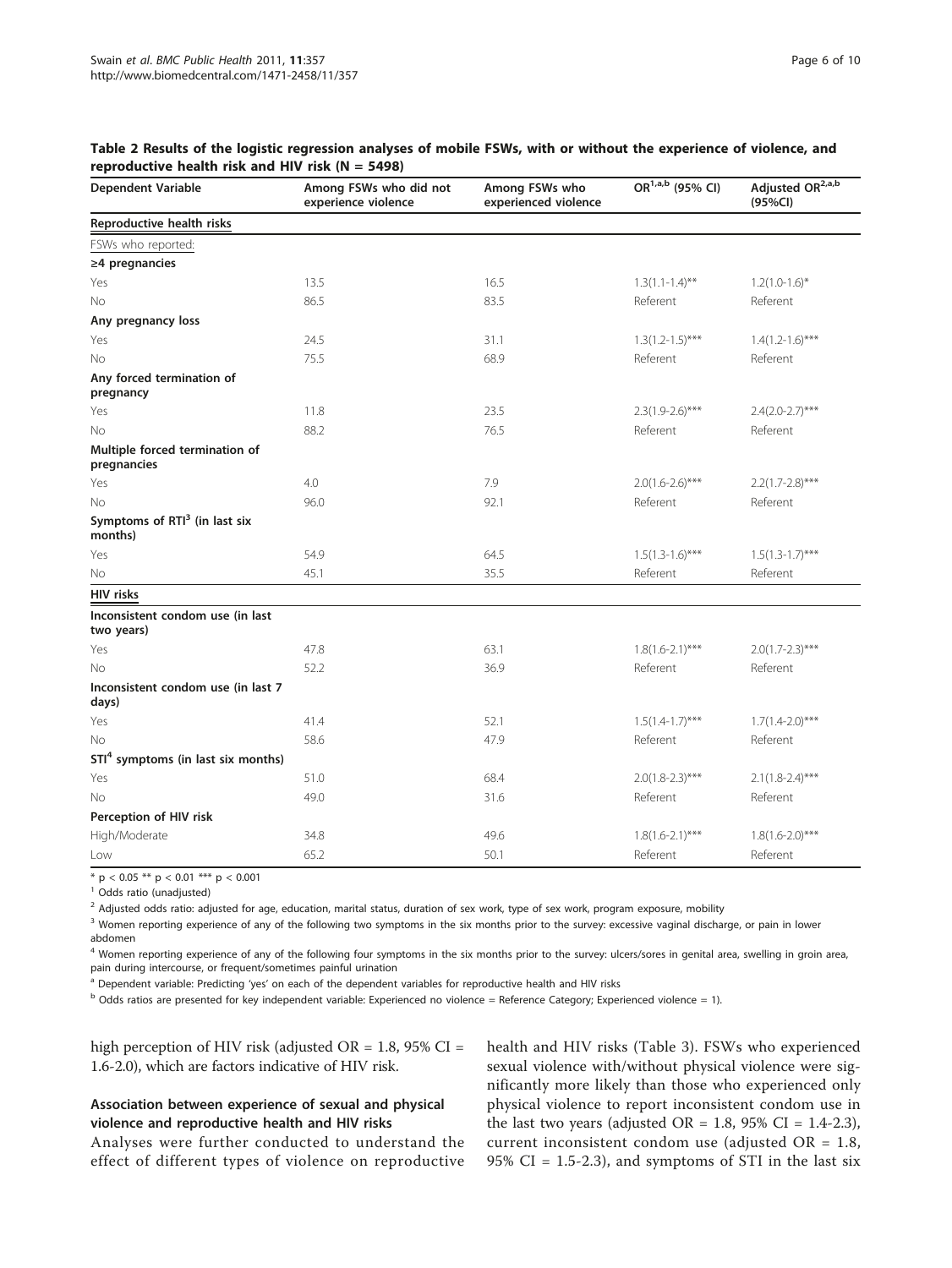| Dependent variables                                  | <b>Experienced physical</b><br>violence | Experienced sexual violence<br>(with/without physical violence) | $OR^{1,a}$ (95% CI)   | Adjusted OR <sup>2,a</sup><br>$(95\%CI)$ |
|------------------------------------------------------|-----------------------------------------|-----------------------------------------------------------------|-----------------------|------------------------------------------|
| Reproductive health risks                            |                                         |                                                                 |                       |                                          |
| FSWs who reported:                                   |                                         |                                                                 |                       |                                          |
| $\leq$ 4 pregnancies                                 |                                         |                                                                 |                       |                                          |
| Yes                                                  | 18.9                                    | 15.1                                                            | $0.8$ $(0.6-0.9)$ *   | $0.9(0.7-1.3)$                           |
| No                                                   | 81.1                                    | 84.9                                                            | Referent              | Referent                                 |
| Any pregnancy loss                                   |                                         |                                                                 |                       |                                          |
| Yes                                                  | 33.1                                    | 29.9                                                            | $0.9(0.7-1.0)$        | $0.9(0.7-1.1)$                           |
| No                                                   | 66.9                                    | 70.1                                                            | Referent              | Referent                                 |
| Any forced termination of<br>pregnancy               |                                         |                                                                 |                       |                                          |
| Yes                                                  | 24.3                                    | 23.1                                                            | $0.9(0.7-1.1)$        | $0.9(0.7-1.1)$                           |
| No                                                   | 75.7                                    | 76.9                                                            | Referent              | Referent                                 |
| Multiple forced termination of<br>pregnancies        |                                         |                                                                 |                       |                                          |
| Yes                                                  | 6.8                                     | 8.5                                                             | $1.2(0.9-1.8)$        | $1.1$ $(0.8-1.7)$                        |
| No                                                   | 93.2                                    | 91.5                                                            | Referent              | Referent                                 |
| Symptoms of RTI <sup>3</sup> (in last six<br>months) |                                         |                                                                 |                       |                                          |
| Yes                                                  | 61.1                                    | 66.5                                                            | $1.2$ $(1.0-1.5)$ **  | $1.3$ $(1.0-1.7)$ **                     |
| No                                                   | 38.9                                    | 33.5                                                            | Referent              | Referent                                 |
| <b>HIV risks</b>                                     |                                         |                                                                 |                       |                                          |
| Inconsistent condom use (in last<br>two years)       |                                         |                                                                 |                       |                                          |
| Yes                                                  | 54.1                                    | 68.4                                                            | $1.8$ $(1.5-2.2)$ *** | $1.8$ $(1.4-2.3)***$                     |
| No                                                   | 45.9                                    | 31.6                                                            | Referent              | Referent                                 |
| Inconsistent condom use (in last 7<br>days)          |                                         |                                                                 |                       |                                          |
| Yes                                                  | 41.5                                    | 58.2                                                            | $1.9(1.6-2.4)$ ***    | $1.8$ $(1.5-2.3)$ ***                    |
| No                                                   | 58.5                                    | 41.8                                                            | Referent              | Referent                                 |
| STI <sup>4</sup> symptoms (in last six months)       |                                         |                                                                 |                       |                                          |
| Yes                                                  | 65.5                                    | 70.1                                                            | $1.2$ $(1.0-1.5)$ *   | $1.3$ $(1.1-1.7)$ **                     |
| No                                                   | 34.5                                    | 29.9                                                            | Referent              | Referent                                 |
| Perception of HIV risk                               |                                         |                                                                 |                       |                                          |
| High/moderate                                        | 53.4                                    | 47.9                                                            | $0.8$ $(0.6-0.9)$ **  | $0.9(0.8-1.1)$                           |
| Low                                                  | 46.6                                    | 52.1                                                            | Referent              | Referent                                 |

<span id="page-6-0"></span>Table 3 Results of the logistic regression analyses of mobile FSWs experience of physical violence or sexual violence (among those who experienced violence) and reproductive health and HIV risks ( $n = 1.676$ )

 $*$  p < 0.05  $**$  p < 0.01  $***$  p < 0.001

<sup>1</sup> Odds ratio (unadjusted)

<sup>2</sup> Adjusted odds ratio: adjusted for age, education, marital status, duration of sex work, type of sex work, program exposure, mobility

<sup>3</sup> Women reporting experience of any of the following two symptoms in the six months prior to the survey: excessive vaginal discharge, or pain in lower abdomen

<sup>4</sup> Women reporting experience of any of the following four symptoms in the six months prior to the survey: ulcers/sores in genital area, swelling in groin area, pain during intercourse, or frequent/sometimes painful urination

<sup>a</sup> Dependent variable: Predicting 'yes' on each of the dependent variables for reproductive health and HIV risks

<sup>b</sup> Odds ratios are presented for key independent variable: Experienced physical violence only = Reference Category; Experienced sexual violence with or without physical violence = 1.

months (adjusted OR = 1.3, 95% CI = 1.1-1.7). The multivariate models documented no significant association between type of violence and reproductive health risks except for symptoms of RTI, indicating that abuse in general is an important determinant of reproductive health risk.

## **Discussion**

Findings from this study indicate that nearly one-third of mobile FSWs in high HIV prevalence states of India experience physical or sexual violence. The experience of violence is associated with increased pregnancies, pregnancy loss, RTI symptoms, inconsistent condom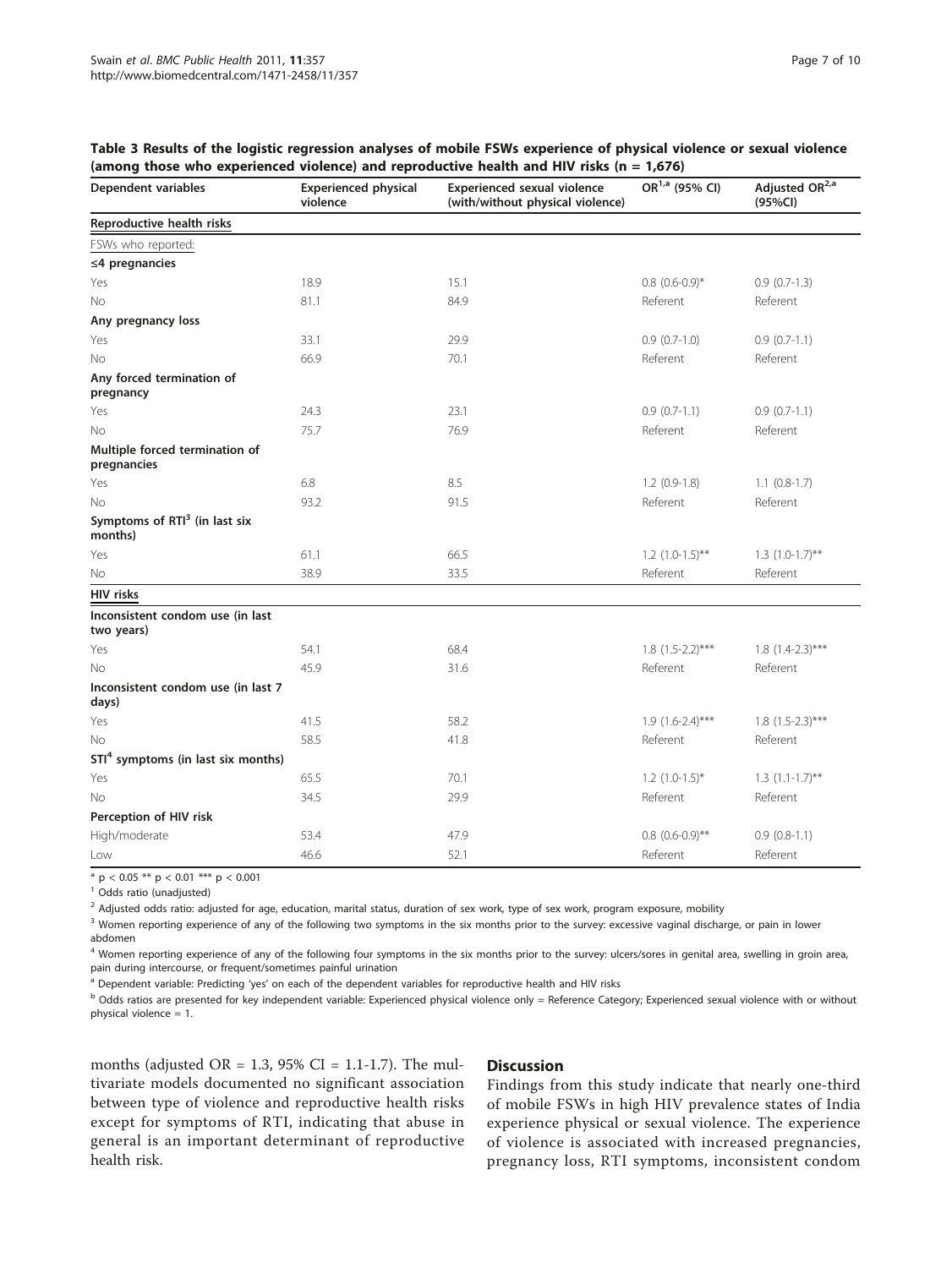use, STIs symptoms and high perception of HIV risk. Violence victimization in general among FSWs is associated with both reproductive health and HIV risks. However, FSWs who had experienced sexual violence were more likely to report HIV risks than those who experienced only physical violence. These findings indicate that reproductive health risks continue to be a concern among generally abused FSWs and suggest the need for interventions to address the reproductive health needs of FSWs along with existing HIV risk reduction programs.

The reported prevalence of violence among mobile FSWs in this study is consistent with previous research among all FSWs [[11,15](#page-8-0)] and among women in the general population [\[7,19\]](#page-8-0), suggesting that this group of FSWs face a double jeopardy because in addition to being vulnerable to experiencing violence they are also socially stigmatized. As many as one-third of FSWs experience violence; this experience of violence is higher among FSWs who have no formal education, formerly married and those in sex work for more than five years.

Among violence episodes, the most critical - sexual violence– is experienced to a larger extent than physical violence; this is also true of sex workers in most countries in the Asian region [[9,](#page-8-0)[23,25\]](#page-9-0). These results suggest that neither extensive HIV prevention programmatic attention [[30,31](#page-9-0)] nor the National AIDS Control Policy [[32\]](#page-9-0) have been adequate to reduce violence, particularly to protect FSWs who are the most disadvantaged.

This study is amongst the first to examine the relationship between the experience of violence and reproductive health and HIV risks among mobile FSWs in India, and advances prior work from multiple settings demonstrating that violence victimization is linked to HIV risk behaviors in India and elsewhere [[15,](#page-8-0)[33\]](#page-9-0). Additionally, the high level of reproductive health risks identified to be associated with violence indicate the need to develop new strategies in intervention programs that will address the adverse reproductive health circumstances of the abused FSWs and the violence. Similarly, the higher levels of inconsistent condom use in sex with clients and symptoms of STI among abused FSWs as compared to FSWs who have not experienced violence points to increased HIV risk among FSWs who face violence. These results are consistent with previous work in other developing countries, which indicate that the threat of physical or sexual violence results in sex workers 'agreeing to have sex without condoms' thus potentially exposing them to HIV infection [[34](#page-9-0)]. Evidence from studies of women in the general population in South Asia too have documented the high rates of intimate partner violence [\[3,7](#page-8-0)] and its impact on the risk of HIV infection.

Prior to this study, the understanding of the effects of violence victimization on FSWs' reproductive health in India was limited. Similar to abused women in the general population, abused FSWs also continue to experience reproductive health and HIV risks and the support systems of FSWs are more limited than those of women in the general population because of the clandestine nature of sex work in India [[35](#page-9-0)].

Although findings from this study offer important insights into violence victimization among FSWs in India and its association with reproductive health and HIV risks, they must be interpreted in the light of certain study limitations. First, responses to violence victimization, STIs, condom use and reproductive health outcomes are based on self-reports and are therefore vulnerable to significant social desirability and recall biases, and under reporting. The use of experienced research staff linked with training and local support was designed to increase respondents' comfort and reduce social desirability; moreover, the use of short timeframes for recall was designed to reduce recall biases. However, the self-reported symptoms of STI may be an underestimate given that many FSWs with STIs may not experience any symptoms, and some of those reporting symptoms may not actually have an STI [\[36](#page-9-0)]. Second, analyses are cross-sectional; thus, causality cannot be assumed in linkages between indicators of reproductive health and violence victimization. Finally, findings are specific to mobile FSWs from four high prevalence states of India, and cannot be generalized to other FSWs within India. Nonetheless, current findings are consistent with those observed in previous crossnational studies of violence victimization among FSWs [[11,](#page-8-0)[37](#page-9-0)], and advances the knowledge on association between violence and reproductive health and HIV risks in this marginalized and socially stigmatized group.

The pervasiveness of violence among FSWs and its strong association with reproductive health and HIV risks indicates the crucial need for violence prevention interventions among FSWs in India. Findings from this study are timely because the up-scaling of the community mobilization strategy in HIV prevention interventions is underway; this could provide a window of opportunity for these programs to intervene in areas where violence reported to be high as well as to integrate reproductive health services for FSWs within HIV risk reduction programs. Interventions to promote safe sex among FSWs must be part of an overall effort to ensure their safety from contextual risk in terms of sex work vulnerability towards violence and abuse. Empowering and equipping FSWs with self-defense skills to address violence could be another effective strategy. Other strategies to address violence among FSWs could include helping FSWs to identify risky clients, build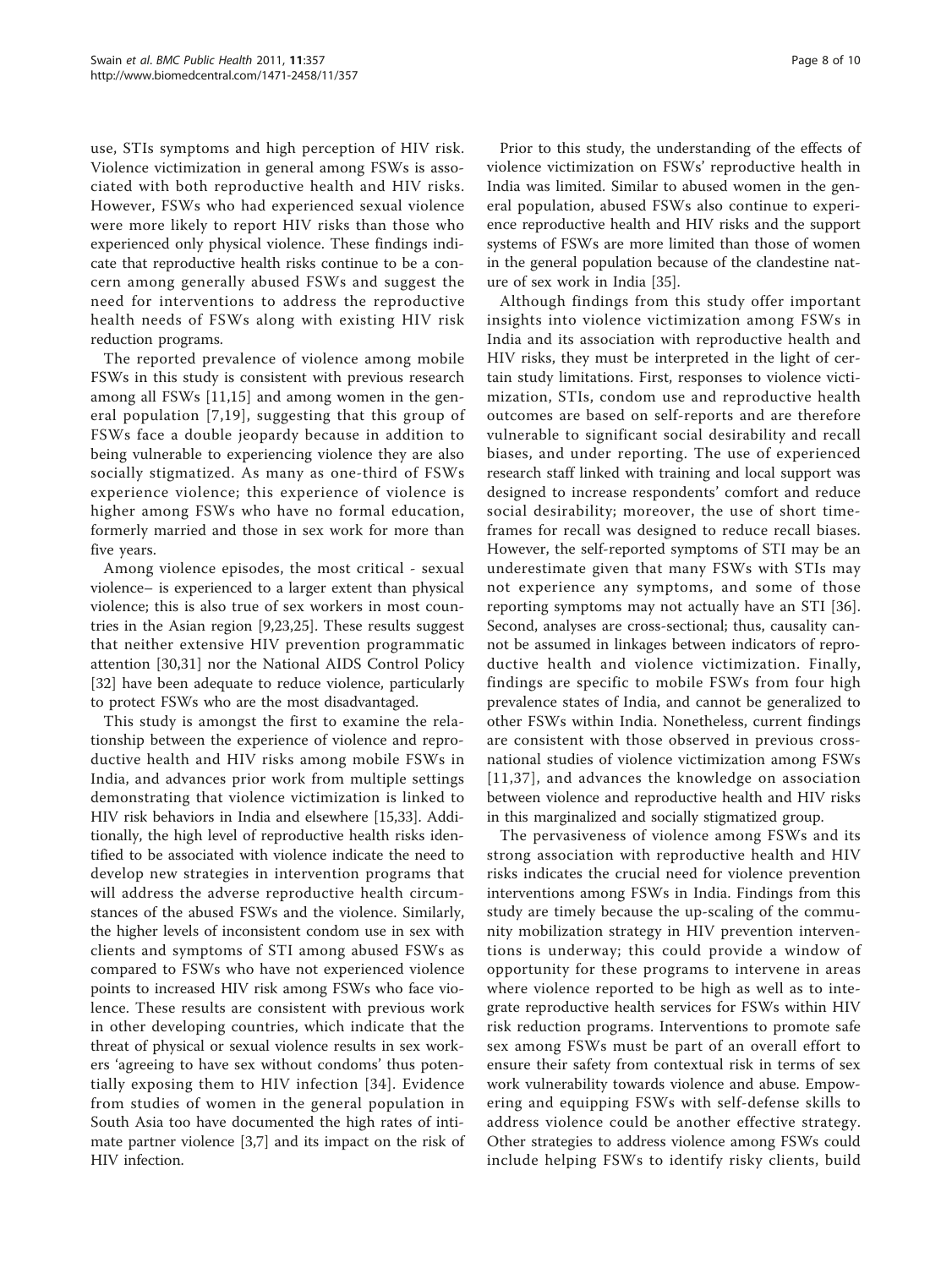<span id="page-8-0"></span>awareness about their legal rights, assist them to network with collectives, and inform them about how to prevent abuse. Efforts should also focus on FSWs' reproductive health needs, and should integrate family planning education, particularly in sexual relations with non-paying partners or husbands. While major efforts are under way to reduce the risk of FSWs acquiring and transmitting HIV, it is vital that existing interventions are expanded to integrate reproductive health services for FSWs and address violence within such contexts.

## Conclusion

The data presented here highlight the persistent high rates of violence among mobile FSWs and their association with adverse reproductive health outcomes in addition to HIV risks. These results call for strengthened initiatives using a multi-faceted approach to address violence and reproductive health issues in HIV prevention programmes for FSWs. An ongoing and future initiative to address individual, community and societal level structural factors to create an enabling environment is important to improved reproductive and sexual health for under-served populations such as FSWs.

#### Acknowledgements

Support for the study was provided to the Population Council via a grant from the Bill and Melinda Gates Foundation through Avahan, it's India AIDS Initiative. The views expressed herein are those of the authors and do not necessarily reflect the official policy or position of the Bill and Melinda Gates Foundation and Avahan.

#### Author details

<sup>1</sup>HIV and AIDS Program, Population Council, 142 Golf Links, New Delhi -110003. India. <sup>2</sup>International Center for Research on Women, Defence Colony, New Delhi - 110003. India. <sup>3</sup>Distinguished Scholar, Population Council, One Dag Hammarskjold Plaza, New York, NY 10017. USA.

#### Authors' contributions

SNS led conceptualization, conducted all analyses, and led manuscript development for this paper. NS assisted with the conceptualization, provided input into analytic approach, and assisted with significant writing and editing of the paper. MB assisted with the analyses and writing of the paper. RKV assisted with interpretation of study findings. AKJ assisted with conceptualization of analytic approach, and interpretation of study findings. All authors participated as described above and both saw and approved this final submitted manuscript.

#### Competing interests

The authors declare that they have no competing interests.

#### Received: 19 November 2010 Accepted: 20 May 2011 Published: 20 May 2011

#### References

- 1. Dunkle KL, Jewkes RK, Brown HC, Gray GE, McIntryre JA, Harlow SD: [Gender-based violence, relationship power, and risk of HIV infection in](http://www.ncbi.nlm.nih.gov/pubmed/15121402?dopt=Abstract) [women attending antenatal clinics in South Africa.](http://www.ncbi.nlm.nih.gov/pubmed/15121402?dopt=Abstract) Lancet 2004, 363(9419):1415-1421.
- Fonck K, Leye E, Kidula N, Ndinya-Achola J, Temmerman M: [Increased risk](http://www.ncbi.nlm.nih.gov/pubmed/16133903?dopt=Abstract) [of HIV in women experiencing physical partner violence in Nairobi,](http://www.ncbi.nlm.nih.gov/pubmed/16133903?dopt=Abstract) [Kenya.](http://www.ncbi.nlm.nih.gov/pubmed/16133903?dopt=Abstract) AIDS Behav 2005, 9(3):335-339.
- 3. Jewkes RK, Dunkle K, Nduna M, Shai N: [Intimate partner violence,](http://www.ncbi.nlm.nih.gov/pubmed/20557928?dopt=Abstract) [relationship power inequity, and incidence of HIV infection in young](http://www.ncbi.nlm.nih.gov/pubmed/20557928?dopt=Abstract) [women in South Africa: a cohort study.](http://www.ncbi.nlm.nih.gov/pubmed/20557928?dopt=Abstract) Lancet 2010, 376(9734):41-48.
- 4. Jewkes RK, Levin JB, Penn-Kekana LA: [Gender inequalities, intimate](http://www.ncbi.nlm.nih.gov/pubmed/12435556?dopt=Abstract) [partner violence and HIV preventive practices: findings of a South](http://www.ncbi.nlm.nih.gov/pubmed/12435556?dopt=Abstract) [African cross-sectional study.](http://www.ncbi.nlm.nih.gov/pubmed/12435556?dopt=Abstract) Soc Sci Med 2003, 56(1):125-134.
- Lary H, Maman S, Katebalila M, McCauley A, Mbwambo J: [Exploring the](http://www.ncbi.nlm.nih.gov/pubmed/15590386?dopt=Abstract) [association between HIV and violence: young people](http://www.ncbi.nlm.nih.gov/pubmed/15590386?dopt=Abstract)'s experiences with [infidelity, violence and forced sex in Dar es Salaam, Tanzania.](http://www.ncbi.nlm.nih.gov/pubmed/15590386?dopt=Abstract) Int Fam Plan Perspect 2004, 30(4):200-206.
- 6. Maman S, Mbwambo JK, Hogan NM, Kilonzo GP, Campbell JC, Weiss E, Sweat MD: [HIV-positive women report more lifetime partner violence:](http://www.ncbi.nlm.nih.gov/pubmed/12144993?dopt=Abstract) [findings from a voluntary counseling and testing clinic in Dar es Salaam,](http://www.ncbi.nlm.nih.gov/pubmed/12144993?dopt=Abstract) [Tanzania.](http://www.ncbi.nlm.nih.gov/pubmed/12144993?dopt=Abstract) Am J Public Health 2002, 92(8):1331-1337.
- 7. Silverman JG, Decker MR, Saggurti N, Balaiah D, Raj A: [Intimate partner](http://www.ncbi.nlm.nih.gov/pubmed/18698068?dopt=Abstract) [violence and HIV infection among married Indian women.](http://www.ncbi.nlm.nih.gov/pubmed/18698068?dopt=Abstract) JAMA 2008, 300(6):703-710.
- 8. van der Straten A, King R, Grinstead O, Vittinghoff E, Serufilira A, Allen S: Sexual Coercion, Physical Violence, and HIV Infection Among Women in Steady Relationships in Kigali, Rwanda. AIDS and Behavior 1998, 2(1):61-73, 73.
- 9. Sarkar K, Bal B, Mukherjee R, Chakraborty S, Saha S, Ghosh A, Parsons S: [Sex-trafficking, violence, negotiating skill, and HIV infection in brothel](http://www.ncbi.nlm.nih.gov/pubmed/18686555?dopt=Abstract)[based sex workers of eastern India, adjoining Nepal, Bhutan, and](http://www.ncbi.nlm.nih.gov/pubmed/18686555?dopt=Abstract) [Bangladesh.](http://www.ncbi.nlm.nih.gov/pubmed/18686555?dopt=Abstract) J Health Popul Nutr 2008, 26(2):223-231.
- 10. Panchanadeswaran S, Johnson SC, Sivaram S, Srikrishnan AK, Latkin C, Bentley ME, Solomon S, Go VF, Celentano D: [Intimate partner violence is](http://www.ncbi.nlm.nih.gov/pubmed/18187314?dopt=Abstract) [as important as client violence in increasing street-based female sex](http://www.ncbi.nlm.nih.gov/pubmed/18187314?dopt=Abstract) workers' [vulnerability to HIV in India.](http://www.ncbi.nlm.nih.gov/pubmed/18187314?dopt=Abstract) Int J Drug Policy 2008, 19(2):106-112.
- 11. Beattie TS, Bhattacharjee P, Ramesh BM, Gurnani V, Anthony J, Isac S, Mohan HL, Ramakrishnan A, Wheeler T, Bradley J, et al: [Violence against](http://www.ncbi.nlm.nih.gov/pubmed/20701791?dopt=Abstract) [female sex workers in Karnataka state, south India: impact on health,](http://www.ncbi.nlm.nih.gov/pubmed/20701791?dopt=Abstract) [and reductions in violence following an intervention program.](http://www.ncbi.nlm.nih.gov/pubmed/20701791?dopt=Abstract) BMC Public Health 2010, 10:476.
- 12. Choi SY, Chen KL, Jiang ZQ: [Client-perpetuated violence and condom](http://www.ncbi.nlm.nih.gov/pubmed/17921913?dopt=Abstract) [failure among female sex workers in southwestern China.](http://www.ncbi.nlm.nih.gov/pubmed/17921913?dopt=Abstract) Sex Transm Dis 2008, 35(2):141-146.
- 13. Rhodes T, Simic M, Baros S, Platt L, Zikic B: [Police violence and sexual risk](http://www.ncbi.nlm.nih.gov/pubmed/18667468?dopt=Abstract) [among female and transvestite sex workers in Serbia: qualitative study.](http://www.ncbi.nlm.nih.gov/pubmed/18667468?dopt=Abstract) BMJ 2008, 337:a811.
- 14. WHO (World Health Organization): Violence Against Women and HIV/ AIDS: Critical Intersections - Violence against sex workers and HIV prevention. Information Bulletin Series Geneva: WHO; 2005.
- 15. Reed E, Gupta J, Biradavolu M, Devireddy V, Blankenship KM: [The context](http://www.ncbi.nlm.nih.gov/pubmed/20629253?dopt=Abstract) [of economic insecurity and its relation to violence and risk factors for](http://www.ncbi.nlm.nih.gov/pubmed/20629253?dopt=Abstract) [HIV among female sex workers in Andhra Pradesh, India.](http://www.ncbi.nlm.nih.gov/pubmed/20629253?dopt=Abstract) Public Health Rep 2010, 125(Suppl 4):81-89.
- 16. Silverman JG, Decker MR, Gupta J, Maheshwari A, Patel V, Willis BM, Raj A: [Experiences of sex trafficking victims in Mumbai, India.](http://www.ncbi.nlm.nih.gov/pubmed/17320087?dopt=Abstract) Int J Gynaecol Obstet 2007, 97(3):221-226.
- 17. Gazmararian JA, Lazorick S, Spitz AM, Ballard TJ, Saltzman LE, Marks JS: [Prevalence of violence against pregnant women.](http://www.ncbi.nlm.nih.gov/pubmed/8648873?dopt=Abstract) JAMA 1996, 275(24):1915-1920.
- 18. Martin SL, Kilgallen B, Tsui AO, Maitra K, Singh KK, Kupper LL: [Sexual](http://www.ncbi.nlm.nih.gov/pubmed/10580466?dopt=Abstract) [behaviors and reproductive health outcomes: associations with wife](http://www.ncbi.nlm.nih.gov/pubmed/10580466?dopt=Abstract) [abuse in India.](http://www.ncbi.nlm.nih.gov/pubmed/10580466?dopt=Abstract) JAMA 1999, 282(20):1967-1972.
- 19. Jejeebhoy SJ: [Associations between wife-beating and fetal and infant](http://www.ncbi.nlm.nih.gov/pubmed/9789323?dopt=Abstract) [death: impressions from a survey in rural India.](http://www.ncbi.nlm.nih.gov/pubmed/9789323?dopt=Abstract) Stud Fam Plann 1998, 29(3):300-308.
- 20. Silverman JG, Decker MR, Cheng DM, Wirth K, Saggurti N, McCauley HL, Falb KL, Donta B, Raj A: [Gender-based disparities in infant and child](http://www.ncbi.nlm.nih.gov/pubmed/21199976?dopt=Abstract) [mortality based on maternal exposure to spousal violence: the heavy](http://www.ncbi.nlm.nih.gov/pubmed/21199976?dopt=Abstract) [burden borne by Indian girls.](http://www.ncbi.nlm.nih.gov/pubmed/21199976?dopt=Abstract) Arch Pediatr Adolesc Med 2011, 165(1):22-27.
- 21. Koenig MA, Lutalo T, Zhao F, Nalugoda F, Wabwire-Mangen F, Kiwanuka N, Wagman J, Serwadda D, Wawer M, Gray R: [Domestic violence in rural](http://www.ncbi.nlm.nih.gov/pubmed/12640477?dopt=Abstract) [Uganda: evidence from a community-based study.](http://www.ncbi.nlm.nih.gov/pubmed/12640477?dopt=Abstract) Bull WHO 2003, 81(1):53-60.
- 22. Stephenson R, Koenig MA, Ahmed S: [Domestic violence and symptoms of](http://www.ncbi.nlm.nih.gov/pubmed/17237017?dopt=Abstract) [gynecologic morbidity among women in North India.](http://www.ncbi.nlm.nih.gov/pubmed/17237017?dopt=Abstract) Int Fam Plan Perspect 2006, 32(4):201-208.